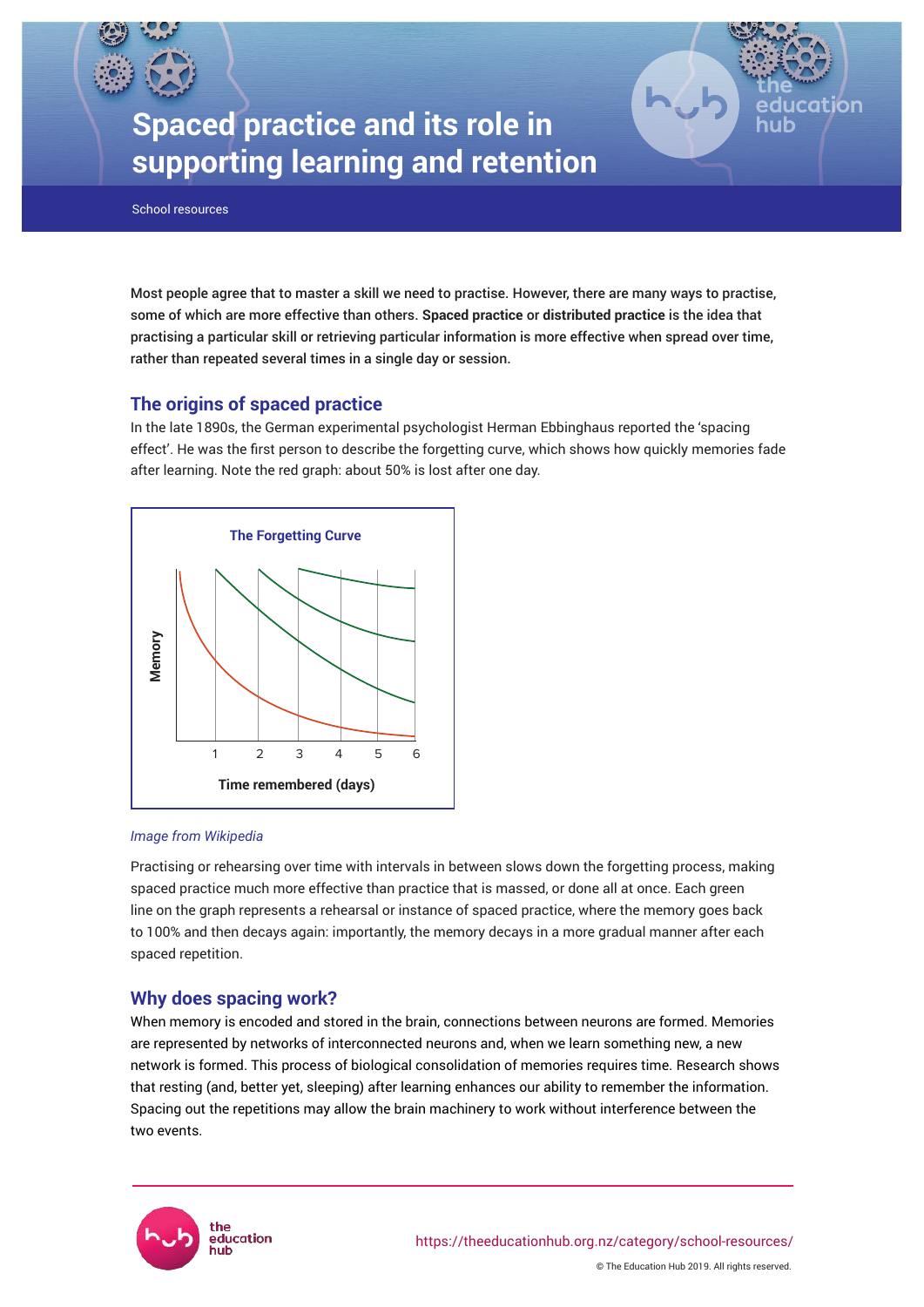Another reason why spacing is effective is that, over time, memories decay and becomes less and less accessible. By attempting to relearn something after a period of time we are actually reconstructing the information itself, and, even more importantly, we are reconstructing the pathways that lead to it so that it will be more accessible next time. The reason spacing is effective is that it triggers active effortful reconstruction of the retrieval pathways: in other words, spacing induces more effective [retrieval practice](https://theeducationhub.org.nz/the-benefits-of-retrieval-practice-in-learning/).

Another advantage for spaced learning is that the passage of time also changes the context of learning. If time has passed since our last practice, we will most likely approach the information in a different way, and use different cues or triggers. It is like learning several different routes to a house from different initial locations, which ultimately will allow us to get there easily, no matter where we start from. By practising in varied contexts, we are making sure the information will be much more accessible, in different situations and with different cues.

The bottom line is that practice should be effortful to be effective. We should concentrate on reconstructing pathways, not just revisiting the information. By spacing the repetitions we are making it harder on ourselves, but the effortful reconstruction process is what makes practice beneficial since we are building stronger pathways to the memory. Rest is also crucial to memory. Following the effort of reconstruction, it is better to rest in order to allow the pathways to consolidate. A second immediate repetition is not challenging enough and consequently not so effective. In addition, it may interfere with the consolidation processes of the previous attempt. To apply effective spaced practice we should work hard and then take a break.

## **How long should you wait between rehearsals?**

The answer to this question depends on several factors, including the level of difficulty of the material, how familiar it is for the learner, and how much it has already been practised. It is most advantageous to rehearse **when it has decayed significantly but not completely**. We want reconstruction to be effortful but also effective. Take a look at the forgetting curve again below, the first rehearsal after one day should reconstruct about 50% of the learned information. After a few repetitions, the decay is slower, and hence larger spaces can be used.



Researchers have found a clear relationship between the spaces between revisiting the material and the time it will take to reach optimal performance<sup>1</sup>. Short spacing times (seconds and minutes) produce short-term optimal performance, while longer spaces produce long-term optimal performance: in other

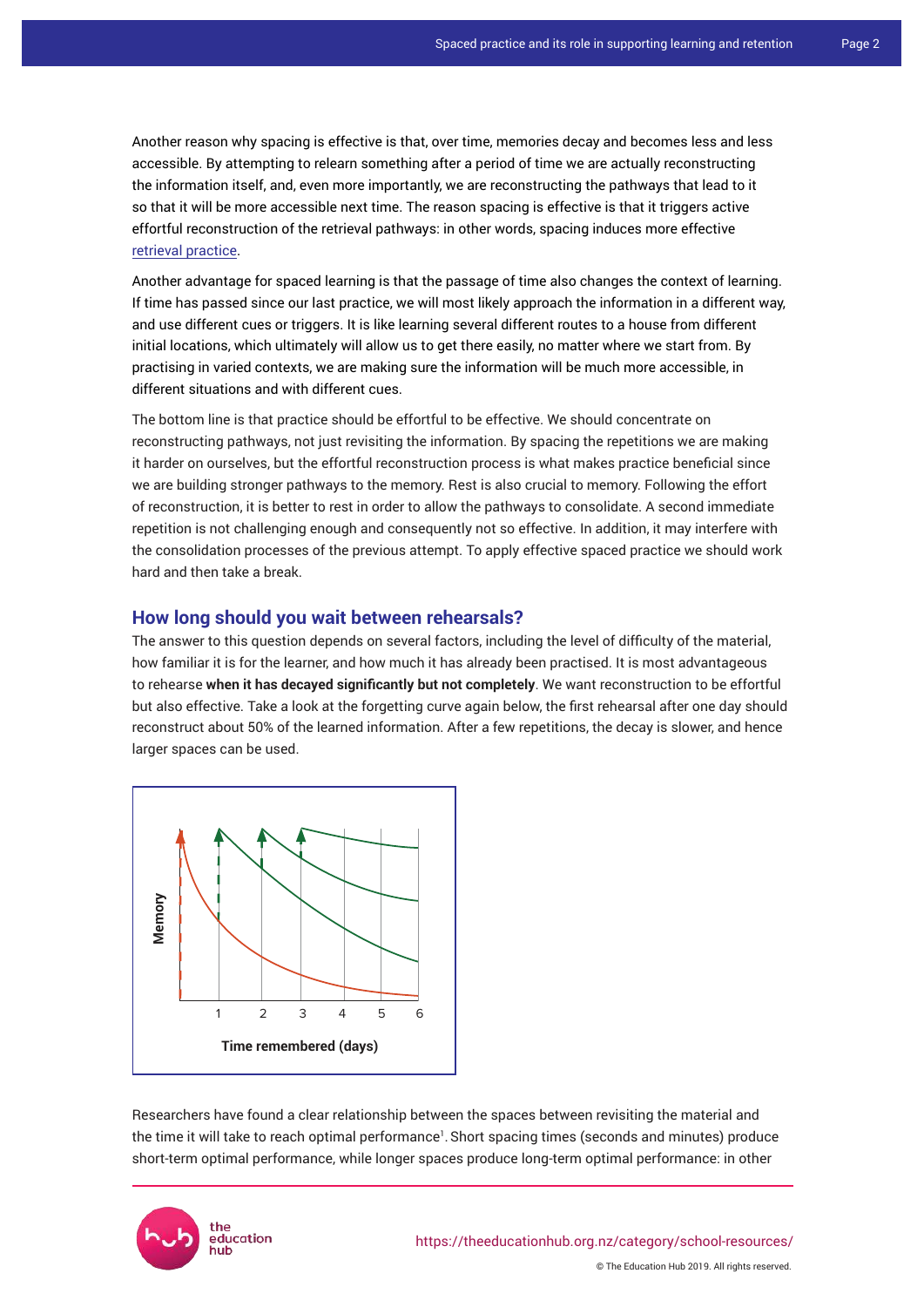words, the longer the spaces, the longer the learning is retained. Researchers have concluded that at least one day is required between repetitions to maximise long term retention (weeks and months), and that longer spaces (such as a month) can produce even longer-term effects.

Putting this information together, the conclusions are:

- Repeatedly rehearsing the material in the same study session will not have long-term effects and may even impair learning (cramming is not effective for the long term)
- Repeat the same material on subsequent days produces long-term results
- The more we practise, the more stable and accessible the information becomes, which means that it will 'survive' longer gaps, and subsequent repetitions will take less effort

#### **How does it work in the classroom?**

Everything that we learn should be practised effectively or it becomes unusable. Practice is obviously an important part of the teaching process, and to maximise its effect we should consider implementing a programme of strategically spaced retrieval. Once the information is acquired it should be revisited in increasing spaces, starting with days and weeks, and then spreading out to months and years. One barrier for learners is that frequent repetitions are easy to do, while repeating older material is much harder, and may feel extremely vague and even impossible to reconstruct. Understanding the benefits of spaced learning, teachers should take these challenges into consideration when planning teaching routines.

It is illuminating to compare spaced practice in the classroom to practice routines that are common in other fields. For example, when we practise music or sports, we often return to pieces of music we have mastered, or repeat older and more basic exercises on a routine basis. Even at the highest levels, musicians and athletes still practise basic skills. We should adopt the same thinking in regard to learning academic subjects at school.

## **How to incorporate spaced practice**

Start by building **systematic reviews of previously learned information** into your planning. Be specific about content and schedule some form of review in each lesson. **Build spaced practice into classroom routines**, and bear in mind that, while it may seem challenging at first, it becomes considerably quicker and easier in subsequent attempts. It is worthwhile to explicitly **explain to students why they are doing it**. In this [blog post](https://theeffortfuleducator.com/2017/10/22/easy-application-of-spaced-practice-in-the-classroom/), a secondary school psychology teacher shares the simple method he devised to prove to his students that the method is working.

There are simple ways teachers can **support the review process** by adjusting it to where each student is in their learning. One practical example is to use the [Leitner system](https://en.wikipedia.org/wiki/Leitner_system) for effective use of flash cards, explained in this [8-minute video](https://youtu.be/eVajQPuRmk8) about spaced practice. This method allows every student to focus each study session on the cards that need the most attention.

It is also important to **differentiate the practice phase from the initial learning process**. Initial learning is when a concept is presented, defined, explained and demonstrated. It is the building phase and it requires working memory resources to build the new information on the basis of prior knowledge. At this stage, it is helpful to reduce cognitive load by repeating the same points several times in the same lesson. The practice phase occurs after the new concept (or skill) is established, and is necessary to maintain what was built as well as to create and strengthen pathways to it. More challenging and effortful methods than are used during initial learning are appropriate during the practice phase.